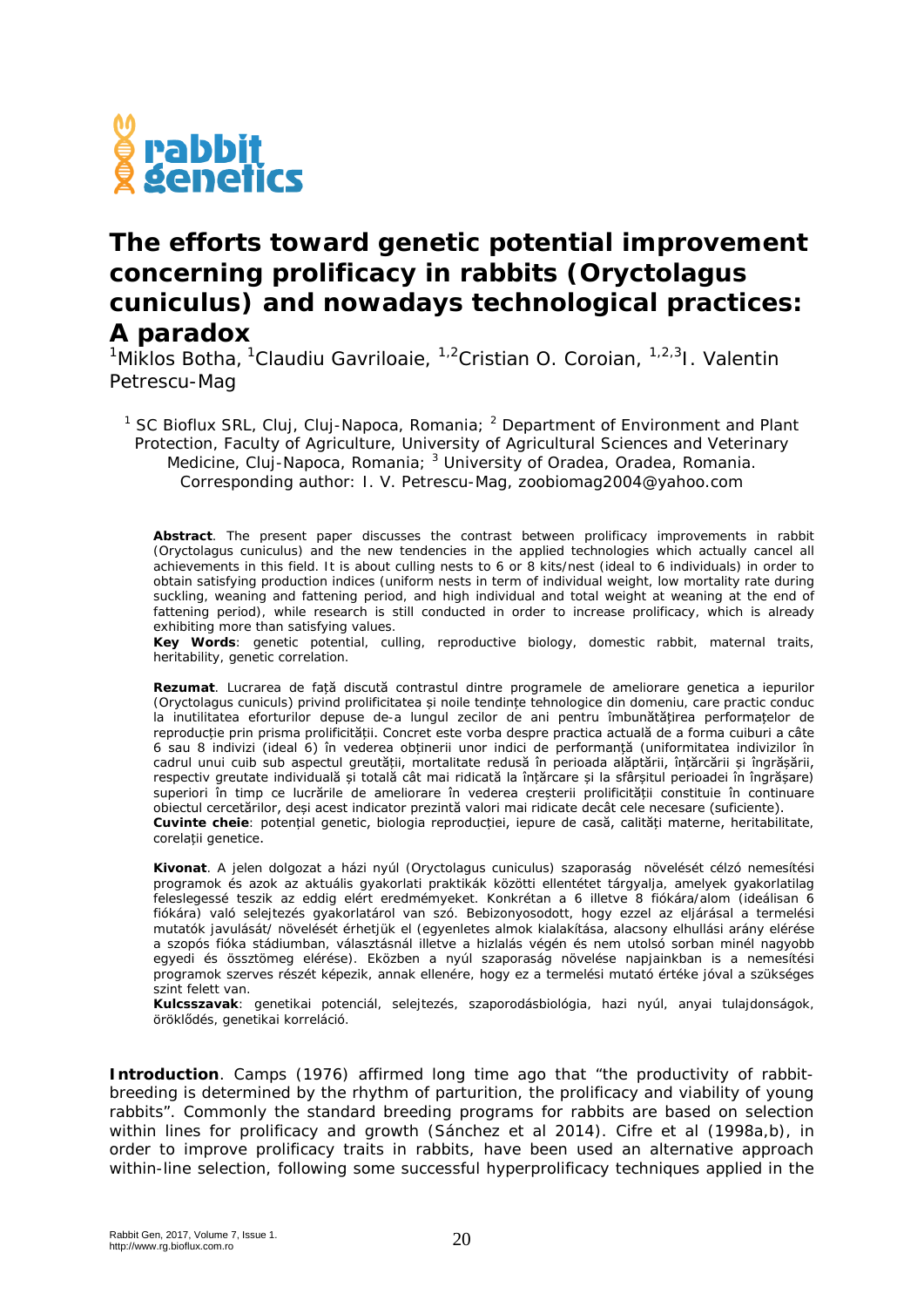swine sector, described by Bichard & David (1985), Sorensen & Vernersen (1991), Herment et al (1994), Noguera et al (1997).

Although the domestic rabbit (*Oryctolagus cuniculus*) is popular due to its favorable biological characteristics as short generation interval and a high fecundity and prolificacy (FAO 1997; Lukefahr & Hamilton 1997; Lukefahr et al 2013; Sorhue et al 2013; Blaga & Burny 2014), several research still focus on the improvement of the prolificacy (see any program of commercial rabbit), by developing artificial maternal lines with superior reproductive traits.

**Tendencies of the rabbit prolificacy improvement programs worldwide and their results**. In 2009 at the Rabbit World Congress held in China the researchers concluded that the prolificacy is adequate (Tables 1, 2) and does not need to be improved further, because anyway does wouldn't be able to rise bigger nests in optimal condition, in terms of: number of weaned individuals, individual weight, total weight. Instead, researchers should focus on the equalization of the individual weight, because numerous litters with low individual weight are as detrimental as small litters with high individual weight. Offspring with lower body weight than 35 g is culled in the first days. Therefore, in the research stations, instead of prolificacy increment the main focus is on the equalization of kits birth weight within the nest. Serious reduction in litter mates individual weight differences can be achieved after only a few generations (Szendrő 2009). On some French industrial rabbit farms was recorded a mortality for the first 21 day of 2% (Szendrő 2009), so the prolificacy improvement is not justified to overcome losses during the suckling period.

A year later, the same author (Szendrő 2010) reported that significant improvement of prolificacy in rabbits takes twelve generations of selection.

Table 1

|                                    | Hybrid        |              |             |             |
|------------------------------------|---------------|--------------|-------------|-------------|
| Parameter                          | <b>Hyplus</b> | Hycole       | Zika        | Hyla        |
| Birth rate %                       | 70-80         | 75-85        | 75-85       | 70-85       |
| No. of total kits/kindling         | $9.5 - 10.5$  | $9.0 - 10.0$ | $8.5 - 9.5$ | $8.5 - 9.5$ |
| No. of born alive<br>kits/kindling | $9.0 - 10.0$  | $8.5 - 9.5$  | $8.0 - 8.5$ | $8.0 - 9.0$ |
| No. of weaned kits                 | $8.0 - 8.5$   | $7.5 - 8.5$  | $7.0 - 7.5$ | $7.5 - 8.0$ |
| Weight at birth (g)                | 58-60         | $60 - 62$    | 60-65       | $60 - 63$   |
| Weight at 28 days (g)              | 650-700       | 550-600      | 550-600     |             |
| Weight at 35 days (g)              | 900-950       |              |             | 750-850     |
| Weight at 70 days (g)              | 2,400-2,500   | 2,200-2,400  | 2,200-2,400 | 2,400-2,500 |
| Weight at 77 days (g)              |               | 2,400-2,600  | 2,500-2,700 | 2,600-2,700 |
| Weight at 84 days (g)              |               |              | 2,700-3,000 | 2800-2900   |
| DWG(q)                             | $38 - 43$     | $35 - 40$    | 40-45       | $40 - 43$   |
| Forage consumption g/day           | 125-135       | 120-130      | 130-150     | 130-150     |
| Forage capitalization g/g          | $3.0 - 3.3$   | $3.1 - 3.3$  | $3.1 - 3.3$ | $3.2 - 3.4$ |
| Dressing %                         | 58-60         | 57-59        | 58-59       | 58-59       |

Some familiar hybrid rabbit's performances (Holdas 2000)

DWG – daily weight gain.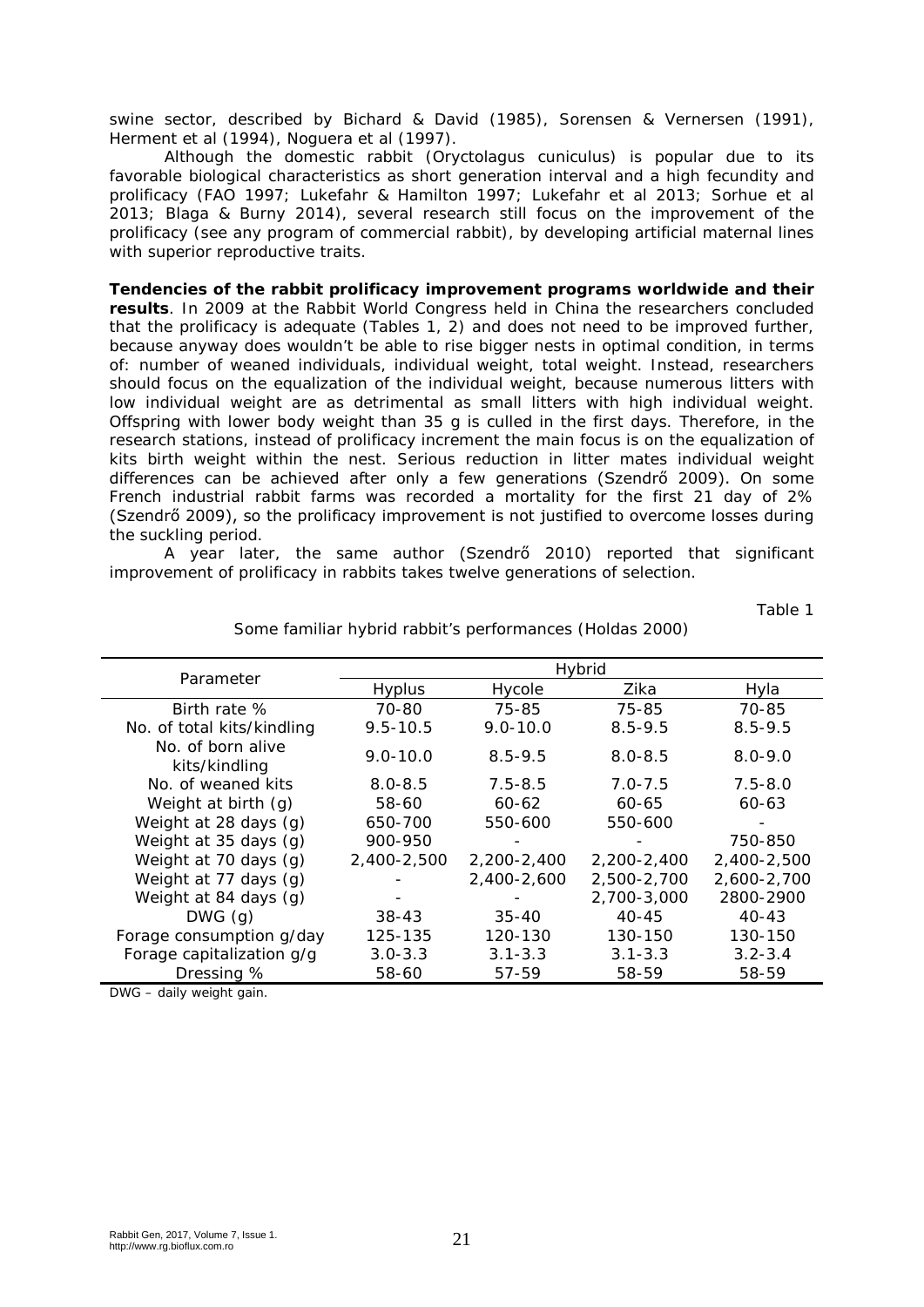Table 2

Summary statistics by genetic type (LP and V) for prolificacy, fertility, and cumulative production (Sánchez et al 2014)

| Prolificacy             |                    |           |             |          |        |             |  |
|-------------------------|--------------------|-----------|-------------|----------|--------|-------------|--|
|                         |                    | LP        |             |          | V      |             |  |
| <b>Item</b>             | n <sup>1</sup>     | Mean      | SD          | n        | Mean   | SD          |  |
| $TB^2$                  | 1,760              | 9.57      | 2.815       | 1,634    | 9.70   | 2.992       |  |
| BA <sup>2</sup>         | 1,760              | 8.89      | 3.162       | 1,634    | 8.97   | 3.267       |  |
| N <sup>2</sup>          | 1,677              | 7.88      | 2.770       | 1,557    | 7.91   | 2.892       |  |
|                         |                    |           | Fertility   |          |        |             |  |
|                         |                    | <b>LP</b> |             |          | $\vee$ |             |  |
|                         | Pregnant           |           | Nonpregnant | Pregnant |        | Nonpregnant |  |
| n                       | 1,824              |           | 460         | 1,711    |        | 435         |  |
| Proportion <sup>3</sup> | 79.86%             |           | 20.14%      | 79.73%   |        | 20.27%      |  |
| Cumulative production   |                    |           |             |          |        |             |  |
|                         | $\mathsf{V}$<br>LP |           |             |          |        |             |  |
|                         | Censored           |           | Uncensored  | Censored |        | Uncensored  |  |
| n                       | 127                |           | 136         | 100      |        | 164         |  |
| Proportion              | 48.29%             |           | 51.71%      | 37.88%   |        | 62.12%      |  |
| Mean                    | 73.14              |           | 28.93       | 72.79    |        | 30.74       |  |
| <b>SD</b>               | 14.661             |           | 23.203      | 15.159   |        | 23.713      |  |
| Minimum                 | 37                 |           | $\Omega$    | 33       |        | O           |  |
| Maximum                 | 122                |           | 91          | 115      |        | 100         |  |

LP & V - maternal rabbit lines selected for hyperprolificacy.

1 Number of records.

<sup>2</sup>TB - total born; BA - born alive; NW - number of young at weaning.<br><sup>3</sup>Propertion within line

<sup>3</sup>Proportion within line.

Sinkovics (2000) reported an experiment where culling of nests to 6 kits/nest showed more desirable production indices than the control group, where all the born young were kept (Table 3).

Table 3

Evolution of health and productive indices in A (nest with 6 kits) and B (control) groups, at the weaning age (32 days) (Sinkovics 2000)

|                                   |          | Group |
|-----------------------------------|----------|-------|
| Parameter                         | А        | В     |
| Followed females                  | 118      | 105   |
| Total no. of born offspring       | 967      | 819   |
| Mean offspring/kindling           | 8.1      | 7.8   |
| Culled                            | 259      |       |
| Total starting suckling kits      | 708      | 819   |
| Mortality until weaning           | 37       | 194   |
| Mortality % until weaning         | 5.2      | 23.6  |
| Weaned individuals                | 671      | 625   |
| Total weight at weaning (kg)      | 624      | 437.5 |
| Mean weight at weaning (kg)       | 0.93     | 0.70  |
| Weight difference at weaning (kg) | $+186.5$ |       |

Meanwhile the improvement programs of the modern production rabbits still focus on the improvement of the rabbit species prolificacy, where 9-10 kits/kindling is a common value (Tables 4, 5, 6).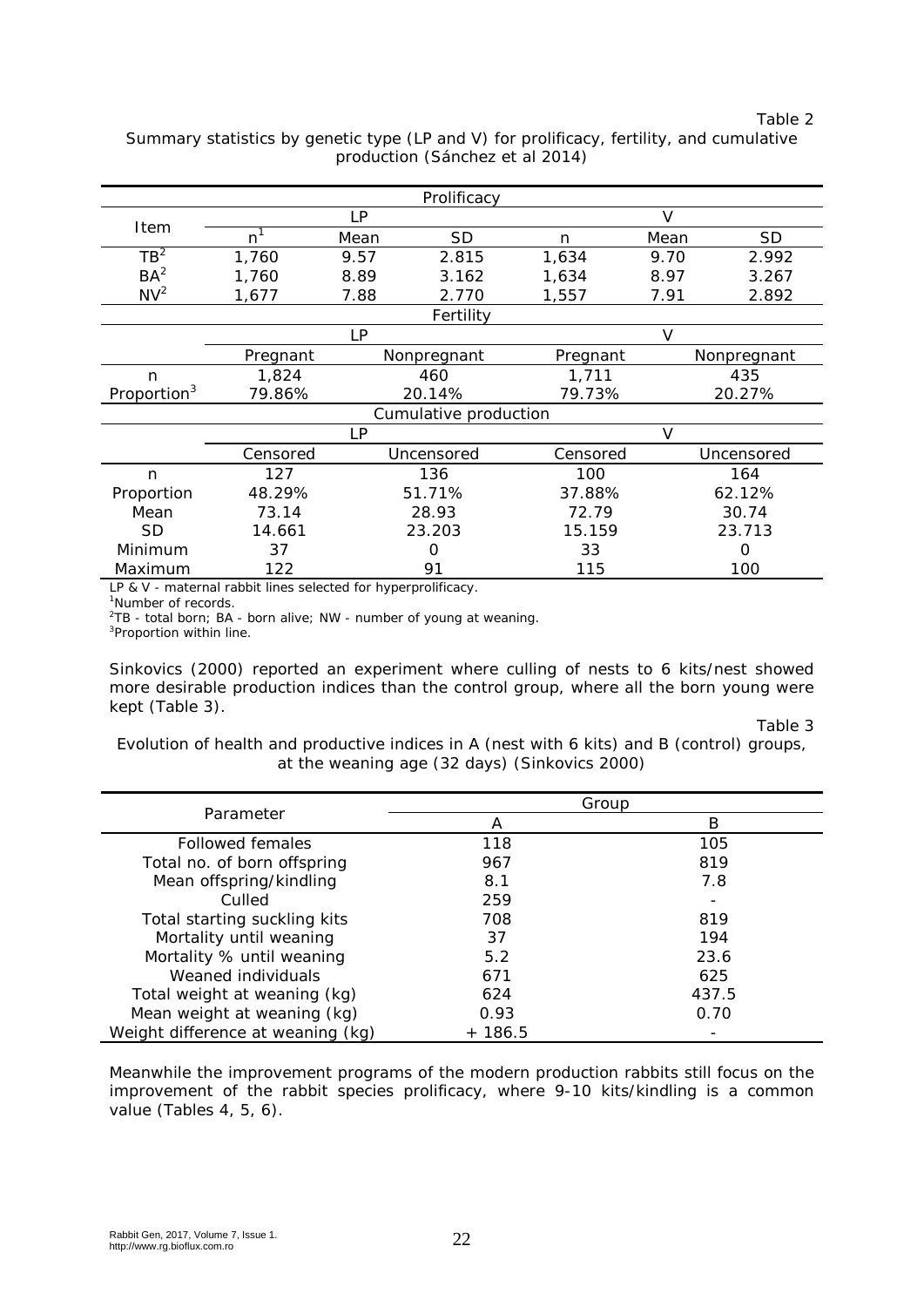Table 4

Target performances for the French Hycole female parent line rabbits (http://media.hycole.com/10091.pdf) (see the hybrid in Figure 1)

| Parameter                       | Value                                                 |  |
|---------------------------------|-------------------------------------------------------|--|
| Teats                           | 85% of females presents 9 or more<br>functional teats |  |
| <b>Birth rate</b>               | $\geq 87\%$                                           |  |
| No. of born alive kits/kindling | 10.20 to 10.50                                        |  |
| Weaned/kindling                 | 8.90 to 9.20                                          |  |
| Viability during fattening      | >97%                                                  |  |
| Productivity                    | 19 to 20 kg/I.A.                                      |  |
| Renewal                         | 100%                                                  |  |
| Productivity/female career      | 65 rabbits                                            |  |

The parameters correspond to the results obtained in 2014 from the top 10% breeders using HYCOLE genetics (20 breeders – 100.669 I.A.).



Figure 1. Hycole parental female line (http://www.hycole.com/en/femalelines/).

Table 5

The German Zika tetra-linear hybrid rabbit's performances (http://www.nyultermektanacs.hu/index.php?page=menu&id=39) (see the hybrid in Figure 2)

| Parameter                       | Value |  |
|---------------------------------|-------|--|
| No. of born alive kits/kindling | 9.1   |  |
| Weight at 28 days (g)           | 600   |  |
| Weight at 56 days (g)           | 2,000 |  |
| Weight at 70 days (g)           | 2,500 |  |
| Weight at 84 days (g)           | 3,100 |  |
| Forage capitalization (g/g)     | 3     |  |
| Adult female weight             | 4,500 |  |
| Adult male weight (g)           | 5,500 |  |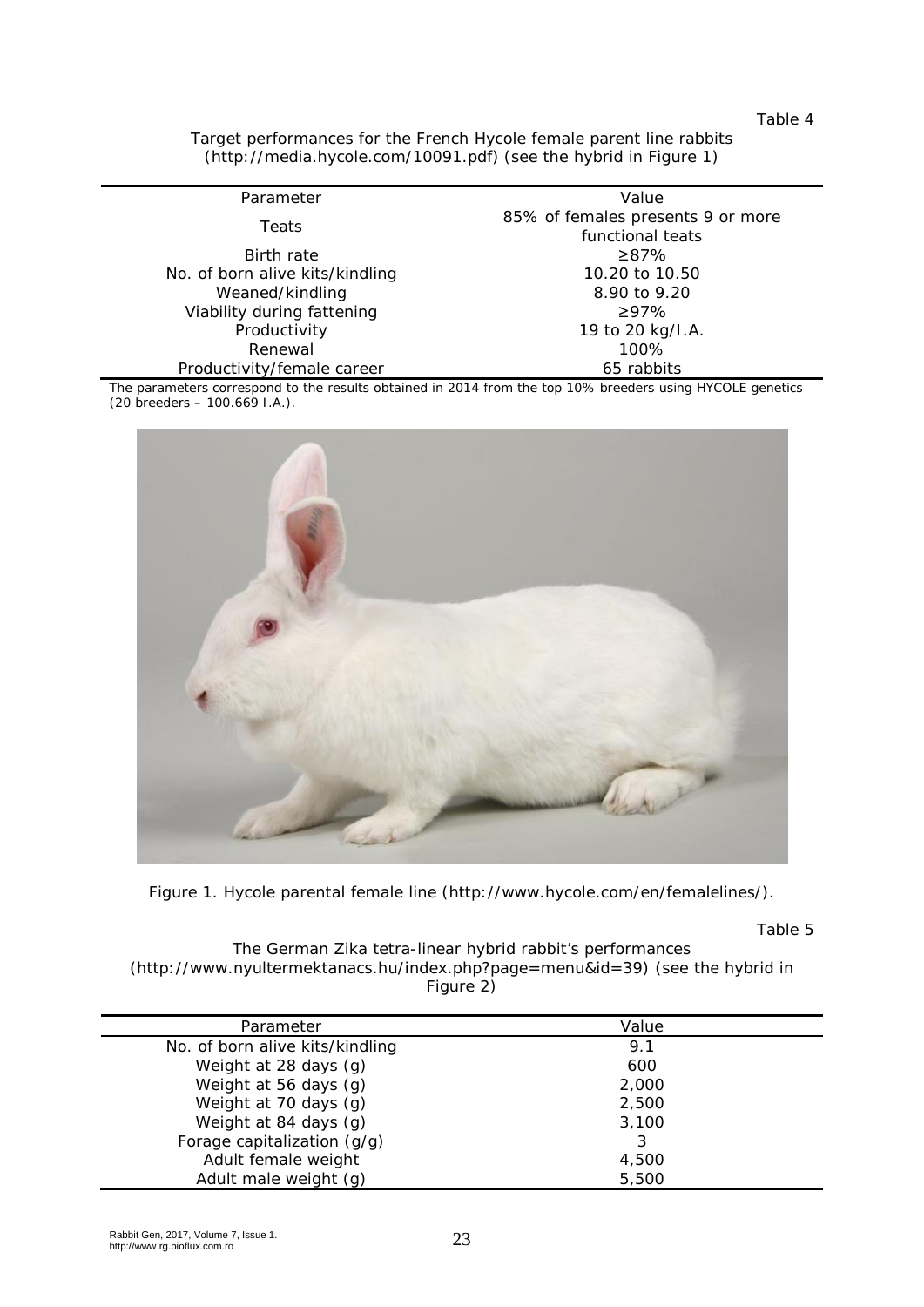

Figure 2. Zika rabbits (http://www.zika-kaninchen.de).

Table 6

The Hungarian White of Debrecen hybrid rabbit's performances [\(http://www.nyultermektanacs.hu/index.php?page=menu&id=38\)](http://www.nyultermektanacs.hu/index.php?page=menu&id=38) (see the hybrid in Figure 3)

| Parameter                       | Average values            |  |  |
|---------------------------------|---------------------------|--|--|
|                                 | 17-18 weeks for females   |  |  |
| Breeding age                    | 20-22 weeks for males     |  |  |
| Birth rate %                    | 70-80                     |  |  |
| Mean offspring/kindling         | $8 - 10$                  |  |  |
| Kindlings/year/doe              | $6 - 7$                   |  |  |
| Weight at 6 weeks of age (g)    | 1,100-1,300               |  |  |
| Weight at 10 weeks of age (g)   | 2,400-2,600               |  |  |
| Forage capitalization           | 2.9-3.4 kg/kg live weight |  |  |
| (between 6 and 10 weeks of age) |                           |  |  |
| DWG(q)                          | $42 - 44$                 |  |  |
| Dressing %                      | 58<                       |  |  |
| Adult weight (kg)               | $4.4 - 4.8$               |  |  |

DWG – daily weight gain.



Figure 3. The White of Debrecen [\(http://hazinyultartas.hu/nyulfajtak/debreceni-feher](http://hazinyultartas.hu/nyulfajtak/debreceni-feher-nyul)[nyul\)](http://hazinyultartas.hu/nyulfajtak/debreceni-feher-nyul). (The White of Debrecen breed can also exhibit Himalayan color pattern).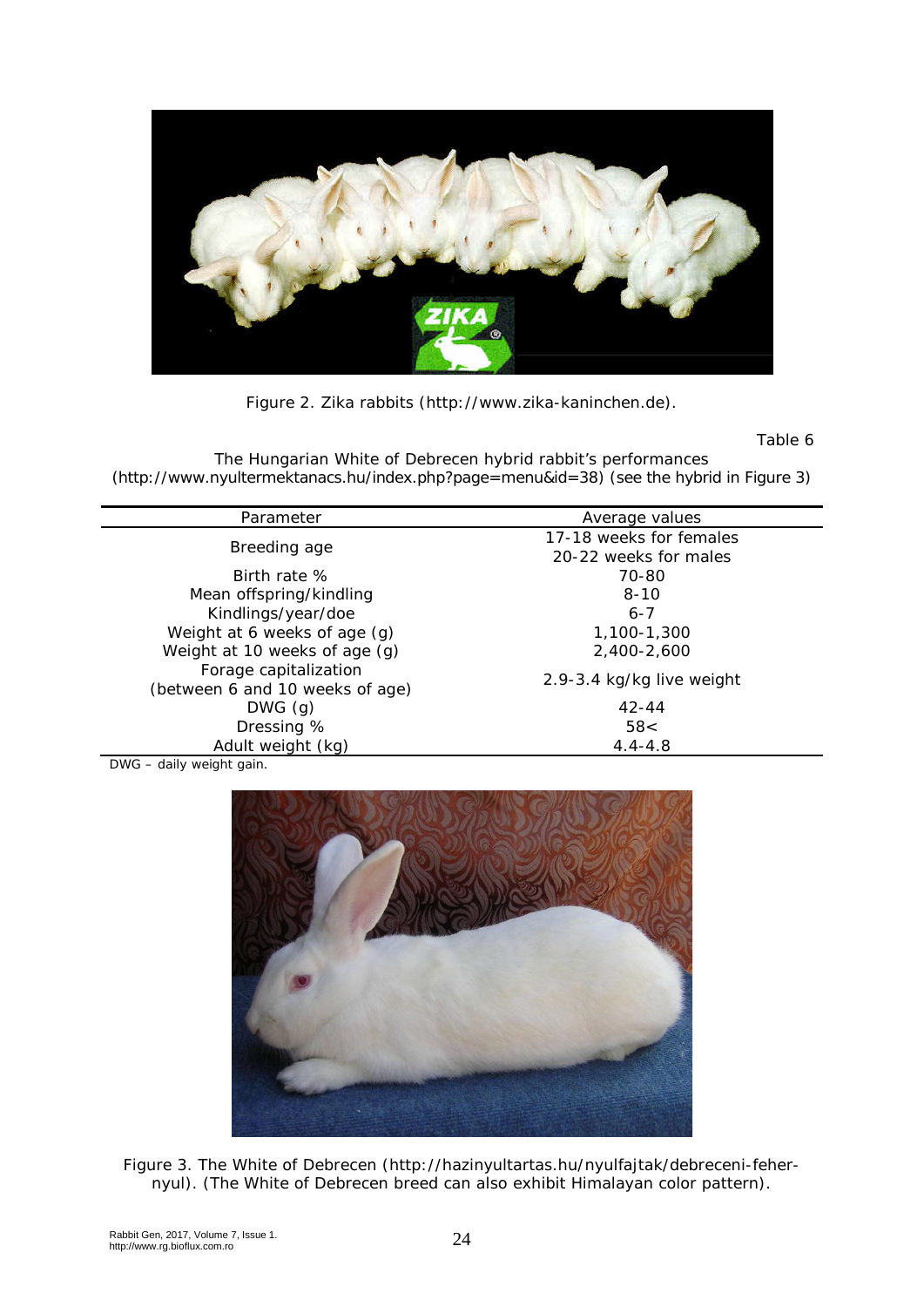Szendrő (1980) cited by Holdas (2000), working with New Zealand White rabbits (Figure 4), emphasizes the same case reported by Sinkovics (2000) of the numerous litters against the smaller litters. The bigger is the litter size, the lower are the individual and total body weights, regardless of the considered age (Table 7). It is worth thinking if bigger litter size is mandatory.



Figure 4. New Zealand White rabbits – production line. [\(http://theselfsufficientliving.com/best-meat-rabbit-breeds/\)](http://theselfsufficientliving.com/best-meat-rabbit-breeds/)

Table 7

New Zealand White rabbits body weight evolution according litter size (Szendrő 1980 cited by Holdas 2000)

|                | Litter size (individuals) |         |         |           |  |
|----------------|---------------------------|---------|---------|-----------|--|
| Age (weeks)    | $4 - 5$                   | $6 - 7$ | $8 - 9$ | $10 - 11$ |  |
|                | Body weight (g)           |         |         |           |  |
| O              | 71.8                      | 65.9    | 62.9    | 60.9      |  |
|                | 183.7                     | 153.8   | 138.6   | 132.7     |  |
| $\overline{2}$ | 299.0                     | 264.7   | 237.3   | 220.4     |  |
| 3              | 430.8                     | 369.1   | 320.2   | 276.0     |  |
| 4              | 665.8                     | 584.0   | 511.8   | 490.4     |  |
| 5              | 924.2                     | 798.6   | 729.1   | 702.2     |  |
| 6              | 1.181.7                   | 1039.7  | 986.0   | 952.6     |  |
|                | 1364.2                    | 1270.9  | 1217.5  | 1181.1    |  |
| 8              | 1593.3                    | 1482.6  | 1438.2  | 1405.6    |  |
| 9              | 1804.2                    | 1691.7  | 1646.9  | 1600.4    |  |
| 10             | 2006.7                    | 1903.7  | 1866.9  | 1814.1    |  |
| 11             | 2207.5                    | 2144.0  | 2094.6  | 2047.0    |  |
| 12             | 2451.7                    | 2360.3  | 2330.6  | 2284.4    |  |

Oseni & Ajayi (2010) reported similar results to those presented by Szendrő (1980) cited by Holdas (2000) concerning correlations between litter size and some productive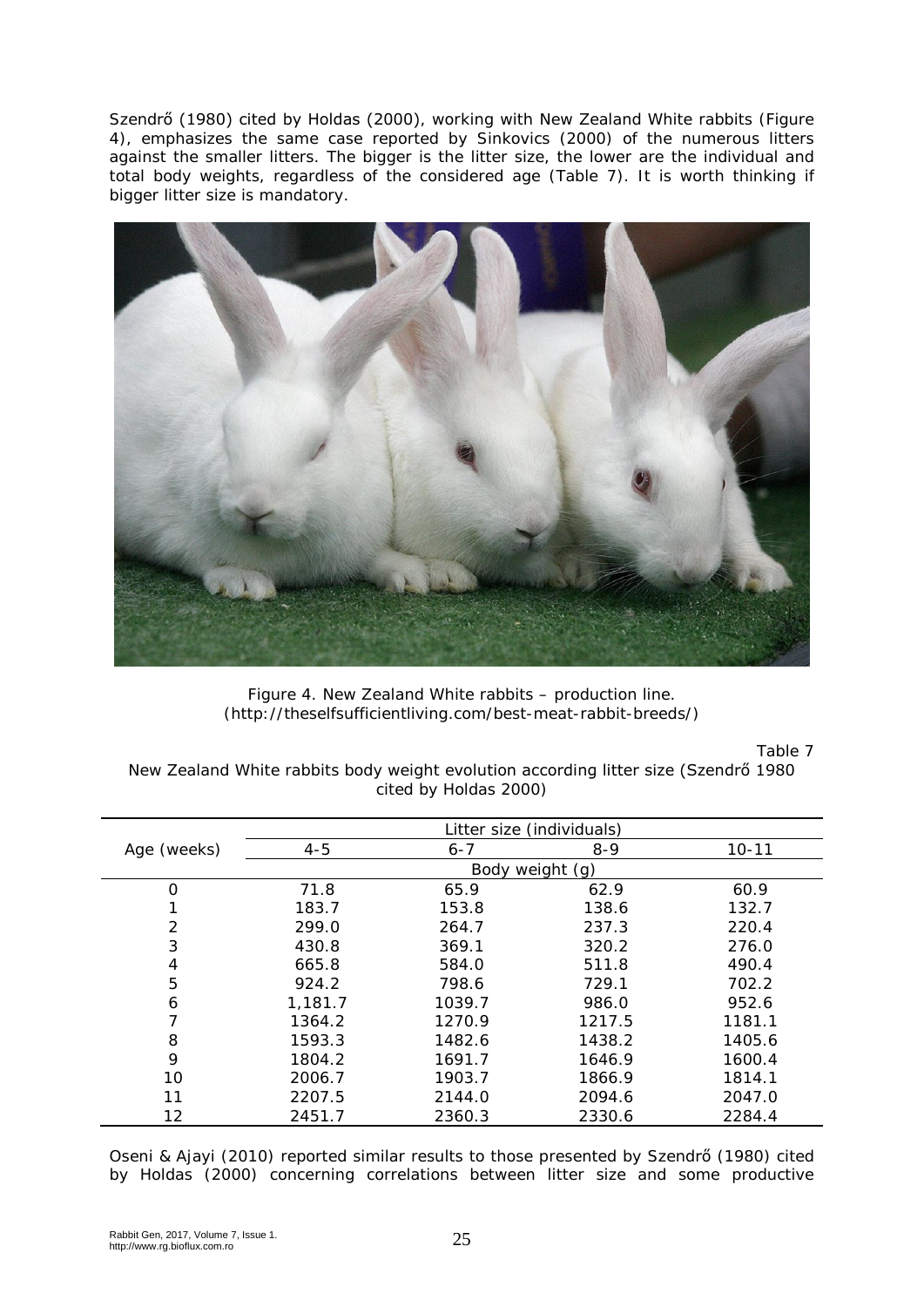indices. Therefore, average weight of kits at kindling and at day 28, as well as kit survival rate (SR) and daily weight gain (DWG) were significantly higher in low-sized litters, when compared to intermediate- and large-sized litters (P<0.05).

Sánchez et al (2014) reported research about a rabbit line founded for hyperprolificacy, where differences concerning prolificacy traits (0.22) recorded between some populations was generated by the genotype x environment interaction.

Ramon & Rafel (2002) mention an average value for prolificacy in a Spanish commercial rabbit population of about 9 kits/parturition, and the average value for all

parturitions during the whole productive life of a doe approximately 8.<br>Prolificacy improvement may have some arguments improvement may have some arguments like overcoming disadvantages of the embryonic resorption and the mortality in different stages. However according to Holdas (2000) the mortality increases in both too small and too large litters. In New Zealand White litters with less than 5-6 kits the occurrence of the whole nest loss will increase due to the low maternal abilities. In contrast, in the exceptional numerous litters (more than 9-10 kits) the number of the unviable individuals will increase due to the lower individual weight (Holdas 2000).

Studies have shown processes of embryonic resorption mainly at the beginning of the gestation, but they can occur also in the terminal stage. Embryonic resorption was deducted after several observations when 12-18 yellow bodies were found in the ovaries but only 6-8 embryos in the uterus. In this case the embryos number can reflect the biological potency of the species (Sinkovics 2000).

In optimal conditions 12.06 yellow bodies can be found in most of the Californian and New Zealand White female rabbits, usually slightly more in Californian's than in New Zealand White's (Holdas 2000).

Moreover, during necropsy made in industrial farms on does at the  $6<sup>th</sup>$ -10<sup>th</sup> day of gestation, the embryos were found to differ in size; embryo atrophy and embryo development regress were observed. Common occurrence of the embryo resorption can be explained by the low h<sup>2</sup> value of the prolificacy (Sinkovics 2000). This low h<sup>2</sup> value of the prolificacy in rabbits was reported by several researchers (Brun et al 2016; Sorhue et al 2013; Iraqi 2008; Sinkovics 2000; Holdas 2000) (Table 8). Blasco et al (1993) confirms the low heritability of prolificacy, but also states that it is highly variable; significant genetic variation also can be found between different breeds or different populations.

Important to note that the embryo resorption can be facilitated by fever, infectious diseases and other environmental factors (e.g. high temperature) (Sinkovics 2000).

Table 8

| Traits    | $h$ 2 $\sigma$ s + se | $h$ 2 $\sigma$ d + se |
|-----------|-----------------------|-----------------------|
| ТB        | $0.08 \pm 0.60$       | $0.8971 \pm 0.15$     |
| BA        | $0.02 \pm 0.59$       | $0.5477 \pm 0.54$     |
| BD.       | $0.01 \pm 0.58$       | $0.7638 \pm 0.22$     |
| <b>NW</b> | $0.94 + 0.10$         | $0.9695 \pm 0.05$     |
|           |                       |                       |

Heritability estimates and standard errors for litter size traits (Sorhue et al 2013)

h 2σs – heritability from sire component of variance, h 2σd –heritability from dam component of variance, TB total litter size born, BA - born alive, BD - born dead or still born, NW - number weaned.

A recent created Romanian breed, the Transylvanian Giant Rabbit (Figure 5), which was created in order to obtain a rustic (hardy) and productive large sized rabbit (Petrescu-Mag et al 2009; Ilyes et al 2016) also possess all the features concerning prolificacy (7.56±0.52 kits/female), weaned individuals/female/ kindling (7.06±0.17), average weight at weaning (at 8 weeks) (1,788.75±40.12 g), average weight at 1 month of age  $(722.45\pm7.94)$ , at the age of 2 months  $1,880.88\pm8.53$  g, at the age of 3 months  $2,944.18\pm6.18$  g, at the age of 8 months  $6,443.94\pm53.74$  g, with the highest daily weight gain (DWG) at the interval of 1-2 months (38.61 g), and the lowest DWG at 7-8 months (6.56 g), as reported Petrescu-Mag et al (2014), characteristics which seem to be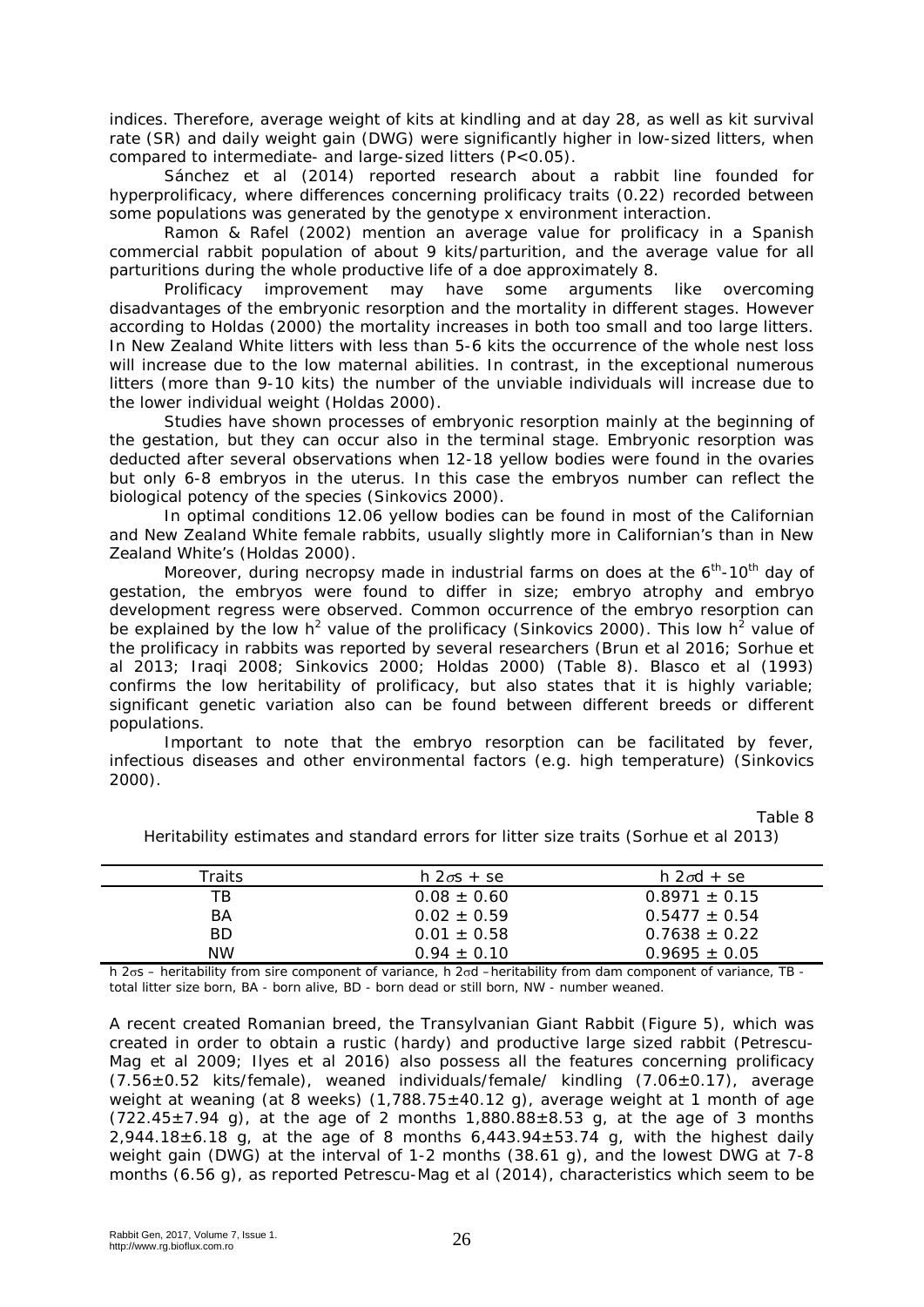competitive if we would like to approach this breed from a productive perspective. Not at least its prolificacy does not need to be improved since reports of Sinkovics (2000) presented the ideal nest size as 6 kits/kindling.

It can be seen that even rabbits non-improved for prolificacy trait possess the genetic potency to satisfy today's requirements.



Figure 5. The Transylvanian Giant Rabbit (Foto: [www.mircearosca.com\)](http://www.mircearosca.com/).

Garcia et al (2012) studying the heterosis on the prolificacy in rabbits using diallelic crossing did not found significant heterosis for total born (TB) and born alive (BA) features, whose values were lower than the ones reported by Garcia et al (2013). In contrast, several researchers (Brun & Saleil 1994; Brun et al 1998; Khalil 1999; Orengo et al 2004; Brun & Baselga 2004, 2005; Al Saef et al 2008; Szendrő et al 2008; Youssef et al 2008) reported positive and significant heterosis with higher values for the TB and BA, which differs from the results obtained by Garcia et al (2013).

In attempts to obtain a satisfying heterosis in prolificacy by crossings, negative results were also reported from Saudi Arabia by Iraqi et al (2007) where the authors did not find a heterosis different from 0 (zero), and moreover, the crossing surpassed the pure progenitors with 0.40 young rabbits born alive/kindling.

**Conclusions**. Since rabbit does can raise in optimal condition (low mortality rate, good weight gain) no more kits than their functional teats, and researches showed that this value is 8-10, which of the first 2 teats (the pectoral ones) are frequently barren, it is unequivocal that higher litter size (9-10 and more) involves higher mortality rate at any stage (suckling, weaning, fattening) due to differences in individual weight which conduct to more or less unviable individuals. The unviable individuals which will die anyway sooner or later, during their life will consume a certain quantity of food (milk, forage, eventually medication) of which could be benefited their viable nest-mates. Experiments with weaning at 32 days, proved that nests culled to 6 kits/nest (experiment conducted on 118 nests) obtained superior values for mortality until weaning (5.2%) and higher average weaning weight (0.93 kg) against control group (105 nests) where all the born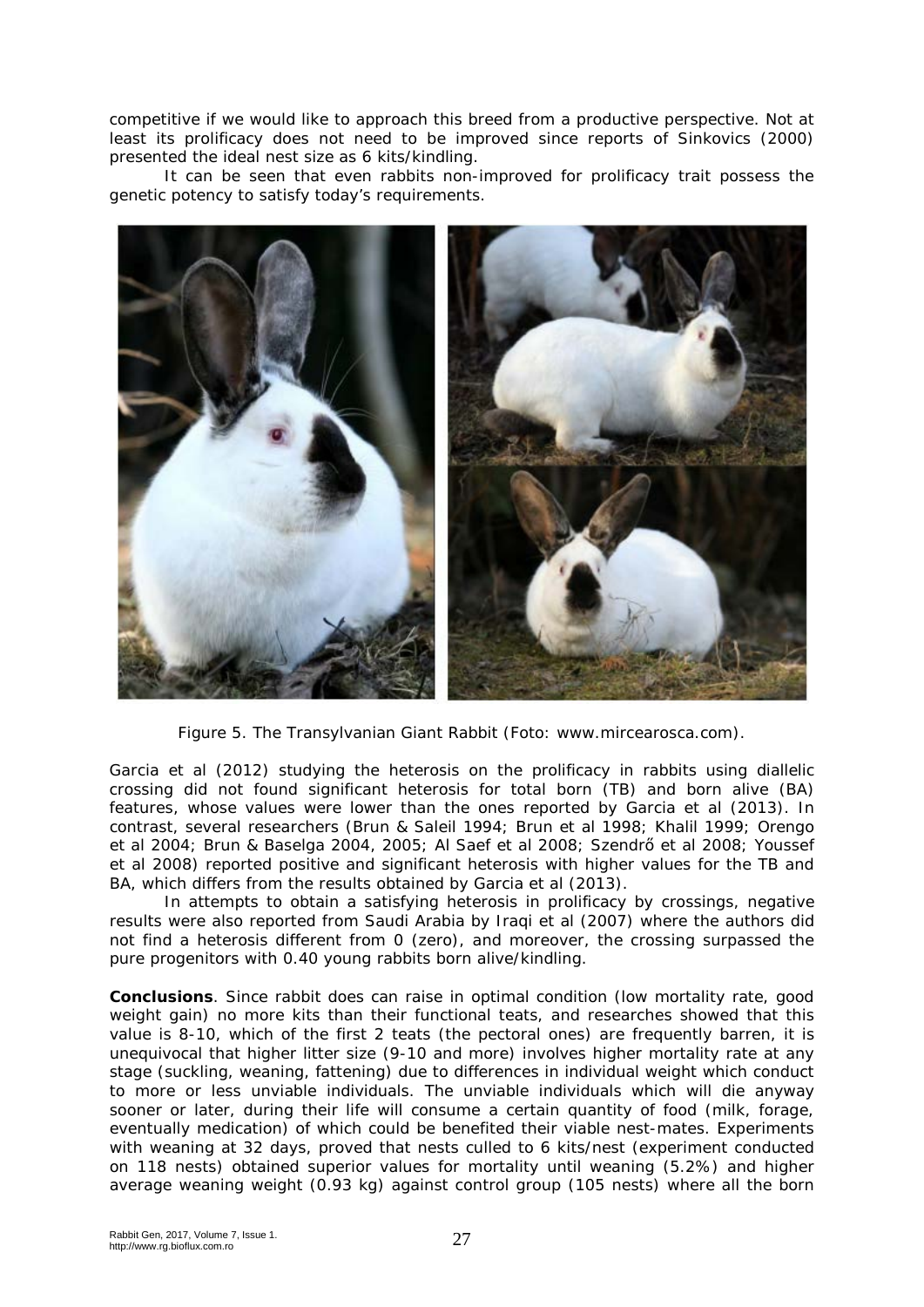kits were kept, with an average of 7.8 kits/nest (mortality until weaning 23.6%, higher average weaning weight 0.70 kg). So it is quite evident, that if the average prolificacy was higher than 7.8 kits/nest the loss was higher. It was proven that even in cases of high rate of embryo resorption, there is obtained 8-12 kits/kindling. Therefore, improvement of productivity in the rabbit production sector should focus not on prolificacy improvement (which is already more than sufficient) but on the homogeneity of nests, on the maternal qualities of females and not at least on the technological processes improvement (weaning, fattening, foraging, welfare, etc.). Since rabbit populations/breeds which were not improved for prolificacy trait possess the genetic potency to satisfy today's requirements, one should think twice whether further improvement for this trait is still required.

**Acknowledgements**. The authors would like to thank to philologist Ms. Éva Luka PhD student for translation of the abstract in Hungarian.

## **References**

- Al-Saef A. M., Khalil M. H., Al-Homidan A. H., Al-Dobaib S. N., Al-Sobayil K. A., García, M. L., Baselga M., 2008 Crossbreeding effects for litter and lactation traits in a Saudi project to develop new lines of rabbits suitable for hot climates. Livestock Sci 118:238.
- Blaga C. B., Burny P., 2014 Rabbit production and rabbit market in Romania: The most frequent breeds, halfbreeds and their characterization. Rabbit Gen 4(1):1-6.
- Blasco A., Santacreu M. A., Thompson R., Haley C. S., 1993 Estimates of genetic parameters for ovulation rate, prenatal survival and litter size in rabbits from an elliptical experiment. Livest Prod Sci 34:163-174.
- Bichard M., David P. J., 1985 Effectiveness of genetic selection for prolificacy in pigs. J Reprod Fertil Suppl 33:127–138.
- Brun J. M., Baselga M., 2004 Analysis of reproductive performances during the formation of a rabbit synthetic strain. 8th World Rabbit Congress. Puebla. México. 32 pp.
- Brun J. M., Baselga M., 2005 Analysis of reproductive perfomance during the formation of synthetic rabbit strain. World Rabbit Sci 13:239.
- Brun J. M., Bolet G., Baselga M., Esparbie J., Falieres J., 1998 Comparaison de deux souches éuropéennes de lapins selectionnées sur la taille de portée: intérét de leurcroisement. Proc. of the témes. Journées de Recherche Cunicole fr. Lyon. p. 21.
- Brun J. M., Saleil G., 1994 Une estimation, en fermes, de l'heterosis sur les performances de reproduction entre les souches de lapin INRA A2066 et A1077. VI Journées de la Recherche Cunicoles. 1: 203. La Rochelle, Francia.
- Brun J. M., [Sanchez A.](https://www.ncbi.nlm.nih.gov/pubmed/?term=Sanchez%20A%5BAuthor%5D&cauthor=true&cauthor_uid=26795101), [Ailloud E.](https://www.ncbi.nlm.nih.gov/pubmed/?term=Ailloud%20E%5BAuthor%5D&cauthor=true&cauthor_uid=26795101), [Saleil G.](https://www.ncbi.nlm.nih.gov/pubmed/?term=Saleil%20G%5BAuthor%5D&cauthor=true&cauthor_uid=26795101), [Theau-Clément M.](https://www.ncbi.nlm.nih.gov/pubmed/?term=Theau-Cl%C3%A9ment%20M%5BAuthor%5D&cauthor=true&cauthor_uid=26795101), 2016 Genetic parameters of rabbit semen traits and male fertilising ability. Animal Reproduction Science 166:15-21.
- Camps J., 1976 Rentabilidad de las explotaciones cunículas. Memorias del I Symposiums de ASESCU. Barcelona, España. p. 9.
- Cifre J., Baselga M., Garcia-Ximenez F., Vicente J. S., 1998a Performance of a hyperprolific rabbit line. I. Litter size traits. J Anim Breed Genet 115:131–138.
- Cifre J., Baselga M., GarcIa-Ximenez F., Vicente J. S., 1998b Performance of a hyperprolific rabbit line. II. Maternal and growth performances. J Anim Breed Genet 115:139–147.
- Garcia Y., Ponce de León R., Guzmán G., 2012 Racial and heterosis effects of prolificacy traits on complete diallelic crossings between four rabbit breeds. Cuban J Agric Sci.46:139.
- Garcia Y., Ponce de León R. E., Guzmán G. S., 2013 Maternal direct additive effects and heterosis on the prolificacy features of rabbits at birth. Cuban Journal of Agricultural Science 47(4):335-340.
- Herment A., Runavot J. P., Bidanel J. P., 1994 Une nouvelle e´valuation de l'inte´reˆt de la voie hyperprolifique chez le porc. Pages 315–320 in Proc. 26e`mes Journe´es de la Recherche Porcine, France. Eds. ITP and INRA.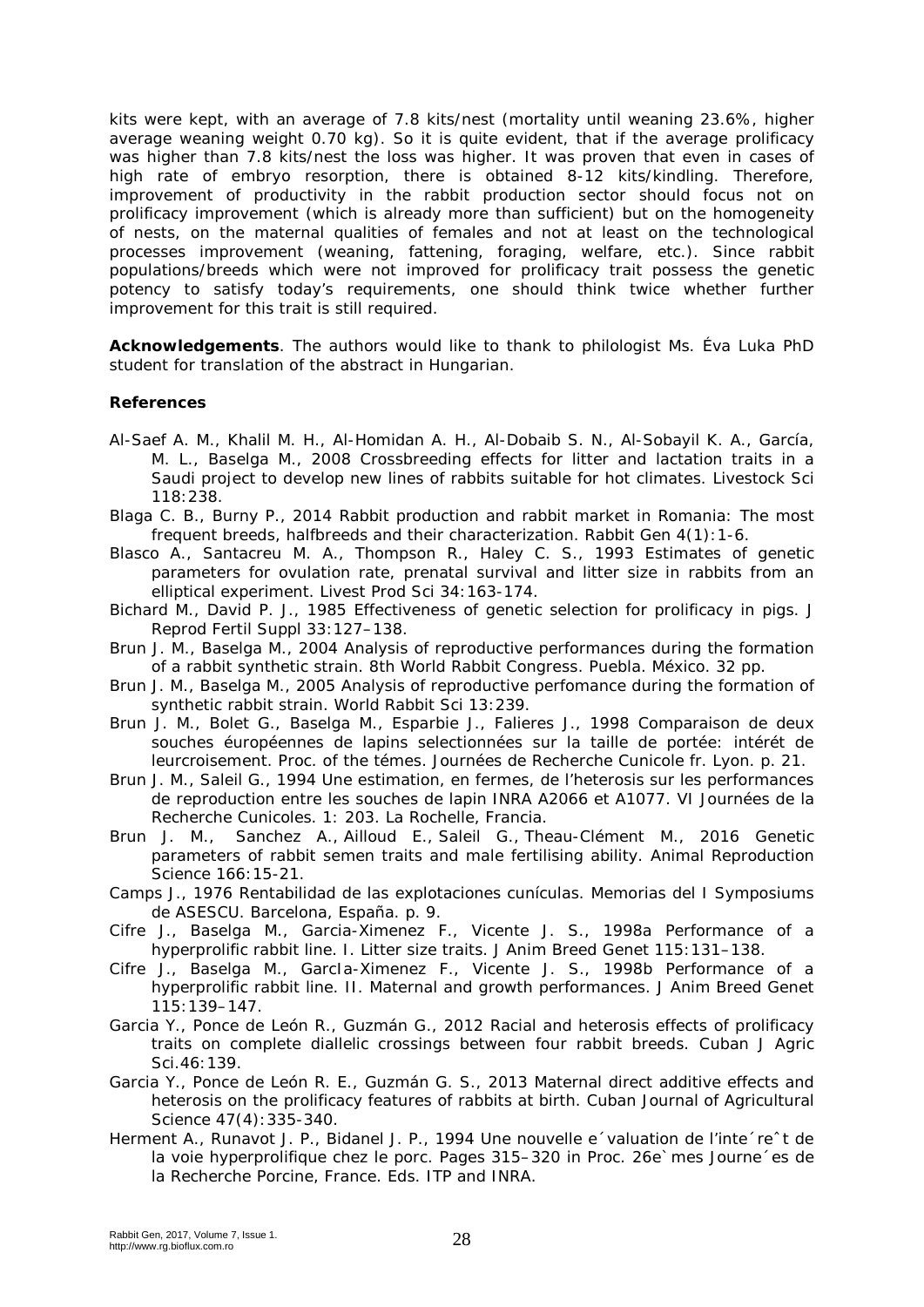- Holdas S., 2000 Nyúltenyésztés. Fajták és fenntartásuk. Gazda Kiadó Publishing House, Budapest, Hungary.
- Ilyés K., Socol C. T., Criste F. L., 2016 The Romanian cuniculture achievements in terms of breed creation up to 2016. Rabbit Gen 6(1):26-40.
- Iraqi M. M., 2008 Estimation of heritability and repeatability for maternal and milk production traits in New Zealand white rabbits raised in hot climate conditions. Livestock Research for Rural Development 20(8)2008, Volume 20, Article #133.
- Iraqi M. M., Shenana M. E., Baselga M., 2007 Some factors affecting production and milk composition characters in a crossbreeding experiment involving Gabali and V- line rabbits in Egypt. World Rabbit Sci 15:151.
- Khalil M. H., 1999 Heterosis, maternal and direct genetic effects for litter performance and postweaning growth in Gabali rabbits and their crosses raised under hot climatic conditions. J King Saud Univ Agric Sci 2:121.
- Lukefahr S. D., Cheeke P. R., Patton N. M., 2013 Rabbit production. 9<sup>th</sup> Edition, CABI, pp. 1-12; 202-220.
- Lukefahr S. D., Hamilton H. H., 1997 Heritability and repeatability estimates of maternal performance traits in purebred and crossbred does. World Rabbit Sci 5(3):99-105.
- Noguera J. L., Alfonso L., Babot D., Perez-Enciso M., Estany J., 1997 Resultados de un experimento de seleccion del tamano de camada mediante un esquema hiperprolifico en porcino. Proc. VII Jornadas sobre Produccio´n Animal, Zaragoza, Spain ITEA (Vol. Extra) 18:391–393.
- Orengo J., Gómez E. A., Piles M., Rafael O., Ramón J., 2004 Estimación de parámetros de cruzamiento. Aplicación al cruce de líneas seleccionadas para la producción de hembras cruzadas. XXIX Symposiums de ASESCU. Lugo-España. p. 70.
- Oseni S. O., Ajayi B. A., 2010 Descriptive characterization of a Nigerian heterogeneous rabbit population - factors affecting litter traits. World Rabbit Sci 18:111-116.
- Petrescu-Mag I. V., Petrescu-Mag R. M., Botha M., Oroian I., 2009 Transylvanian giant rabbit originates from Arieş and Someş areas (Transylvania, Romania). Transylv Rev Syst Ecol Res 7:187-192.
- Petrescu-Mag R. M., Oroian I. G., Botha M., Covrig I., Petrescu-Mag I. V., 2014 Morphological, productive and reproductive characterization of the Transylvanian giant rabbit (*Oryctolagus cuniculus*): first statistical report. North-Western Journal of Zoology 10(2):400-403.
- Ramon J., Rafel O., 2002 1991–2000: Diez anos de gestion global en Espana. Pages 113–117 in Proc. Expoaviga, X jornada cunicola, Barcelona, Spain. Fira de Barcelona, Barcelona.
- Sánchez J. P., Theilgaard P., Mínguez C., Baselga M., 2014 Constitution and evaluation of a long-lived productive rabbit line. Journal of Animal Science 86(3):515-525.
- Sinkovics G., 2000 A házinyúl tarása és betegségei. Mezőgazda Publishing House, Budapest, Hungary.
- Sorensen D., Vernersen A. H., 1991 Large scale selection for number of born piglets using an animal model. Proc. 42<sup>nd</sup> Annu. Mtg. Eur. Assoc. Anim. Prod., Commission on Animal Genetics, Session 3, Berlin, Germany. Ed. Eur. Assoc. Anim. Prod., Commission Anim. Genet.
- Sorhue G. U., Akporhuarho P. O., Udeh I., Mmereole F. U. C., 2013 Estimates of genetic parameters of litter size traits at birth and weaning in domestic rabbits (Oryctolagus cuniculus) raised in Anwai community, South Nigeria. Rabbit Gen 3(1):7-14.
- Szendrő Z., 2009 A nyúltenyésztés fejlesztése 2. In: Kistermelők lapja, No. 12, December, Budapest, Hungary.
- Szendrő Z., 2010 Átalakult és megállapodott a hazai nyúlágazat. In: 22. Nyúltenyésztési Tudományos Nap. Kistermelők lapja, No. 7, July, Budapest, Hungary.
- Szendrő Z., Metzger S., Romvári R., Szabó A., Locsmándi L., Petrási Z., Nagy I., Nagy Z., Biró-Németh E., Radnai I. G., Matics Z., Horn P., 2008 Effect of divergent selection based on CT measured hind leg muscle volume on productive and carcass traits of rabbits. 9no Congreso Mundial de Conejos. Verona-Italia. p. 249.